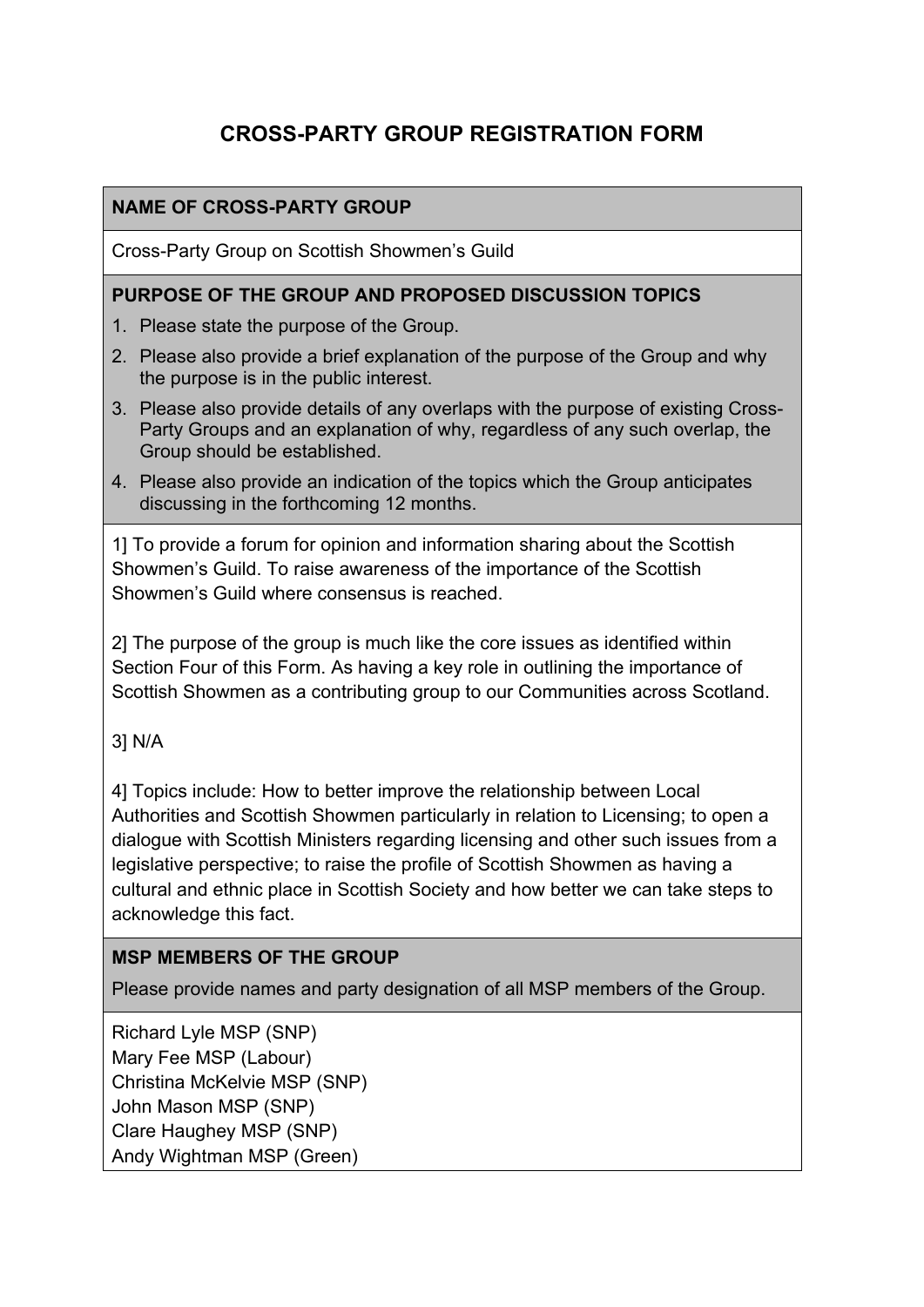Jackson Carlaw MSP (Conservative)

#### **NON-MSP MEMBERS OF THE GROUP**

For organisational members please provide only the name of the organisation, it is not necessary to provide the name(s) of individuals who may represent the organisation at meetings of the Group.

| <b>Individuals</b> | <b>Billy Hammond</b><br><b>Christine Stirling</b><br><b>Spencer Hiscoe</b><br>Morgan Miller<br>Jane Rodgers |
|--------------------|-------------------------------------------------------------------------------------------------------------|
| Organisations      | Showmen's Guild of Great Britain and Ireland (Scottish<br>Section)                                          |

#### **GROUP OFFICE BEARERS**

Please provide names for all office bearers. The minimum requirement is that two of the office bearers are MSPs and one of these is Convener – beyond this it is a matter for the Group to decide upon the office bearers it wishes to have. It is permissible to have more than one individual elected to each office, for example, co-conveners or multiple deputy conveners.

| Convener               | <b>Richard Lyle MSP</b>                             |
|------------------------|-----------------------------------------------------|
| <b>Deputy Convener</b> | Mary Fee MSP, Jackson Carlaw MSP, Andy Wightman MSP |
| Secretary              | Jane Rodgers (Non MSP Individual)                   |
| <b>Treasurer</b>       | N/A                                                 |

#### **FINANCIAL BENEFITS OR OTHER BENEFITS**

Please provide details of any financial or material benefit(s) the Group anticipates receiving from a single source in a calendar year which has a value, either singly or cumulatively, of more than £500. This includes donations, gifts, hospitality or visits and material assistance such as secretariat support.

#### **SUBSCRIPTION CHARGED BY THE GROUP**

Please provide details of the amount to be charged and the purpose for which the subscription is intended to be used.

<sup>£0</sup>